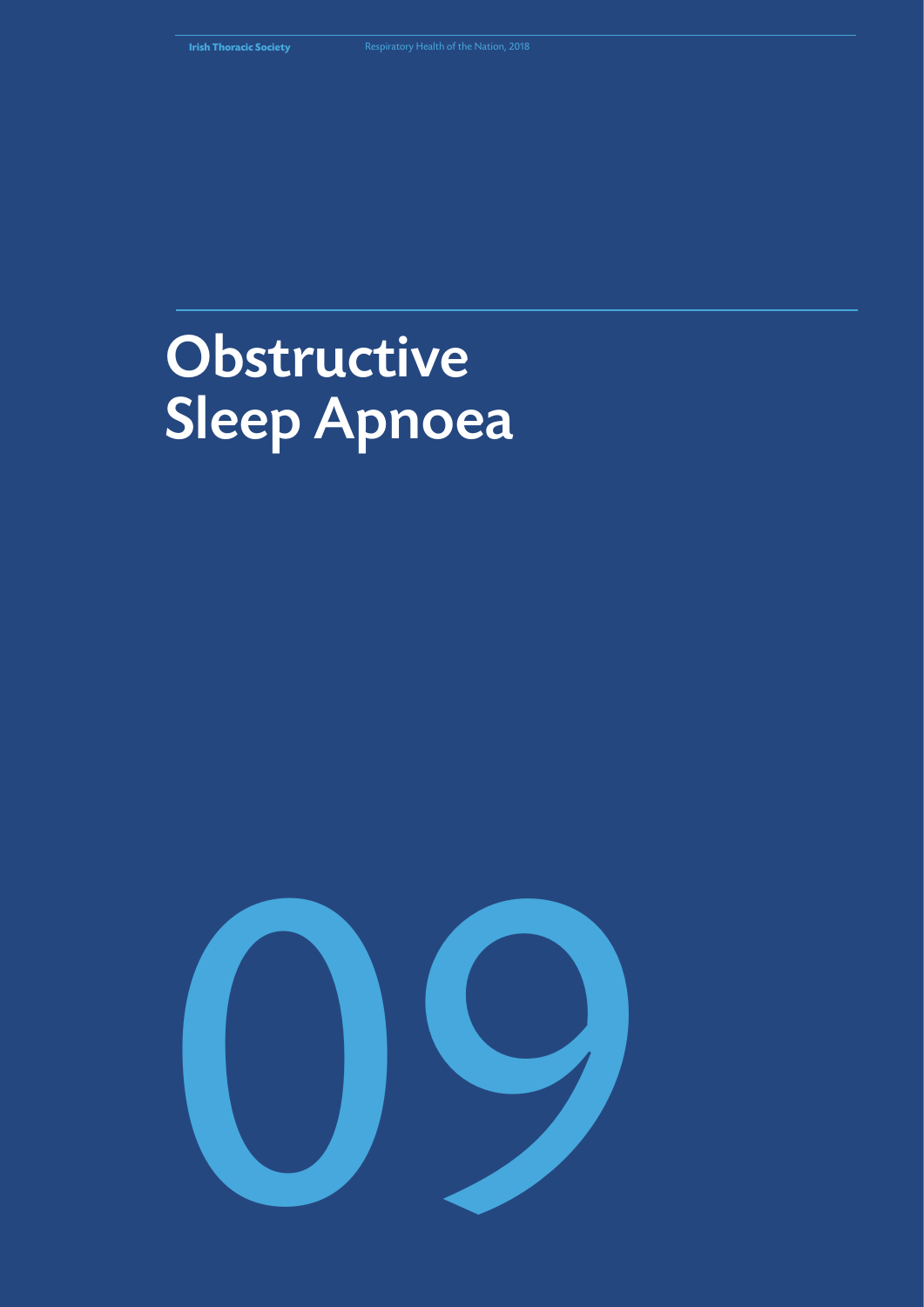### **Key Points**

- Sleep disordered breathing encompasses a range of disorders including obstructive sleep apnoea syndrome
- Obstructive sleep apnoea syndrome (OSAS) is increasingly recognised as a public health problem both in Ireland and internationally
- Obesity is a major risk factor for OSAS but a significant minority of affected individuals are non-obese

#### **Background**

Sleep disordered breathing includes a range of conditions which result in abnormal breathing during sleep. The disordered breathing ranges from intermittent, partial obstruction of the airway without sleep disturbance (snoring) to frequent apnoeas associated with repetitive hypoxaemia and arousals leading to sleep disruption and daytime sleepiness*<sup>1</sup>* .

The most common form of sleep disordered breathing is obstructive sleep apnoea (OSA). OSA leads to intermittent obstruction of the airway during sleep, leading to sleep disruption and daytime somnolescence. The condition is also known as obstructive sleep apnoea/hypopnoea syndrome (OSAHS). OSA is an independent risk factor for hypertension and is associated with an increased risk of cardiovascular disease, abnormal glucose metabolism, depression and sleepiness related accidents with their attendant morbidity and mortality*<sup>2</sup>* .

In general, anything that narrows the upper airway will predispose an individual to obstructive sleep apnoea. Obesity is the single most common predisposing factor, but other risk factors for the development of OSA include upper airway abnormality, endocrine disorders including acromegaly and hypothyroidism and postmenopausal state (females)*<sup>2</sup>* . OSA is also more common in pregnancy and is also associated with increasing age, lifestyle factors and muscle relaxant medications.

Other sleep disordered breathing conditions include central sleep apnoea (CSA), in which periodic cessation of breathing occurs without obstruction of the airway and obesity hypoventilation syndrome (OHS), in which breathing is reduced during both sleep and wakefulness, with or without accompanying OSA*<sup>1</sup>* . This chapter deals with Sleep Apnoea (ICD 10: G47.3) which includes sleep apnoea (unspecified, other), central sleep apnoea, obstructive sleep apnoea syndrome (OSAS) and sleep hypoventilation syndrome.

### **Prevalence**

There is no national data currently available on the prevalence of sleep apnoea in the Irish population.

#### **Mortality**

People with untreated OSA are at greater risk of life-threatening conditions such as stroke and cardiac arrest. The risk of road traffic accidents and work related accidents is also higher.

#### **Impact on health services**

Data for those diagnosed with sleep disordered breathing disorders is not available at national level in Ireland, nor is data available for numbers for whom respiratory aids and appliances are provided to treat these conditions, either for the population as a whole or those with medical cards.

In terms of impact on hospital services, these conditions, if dealt with at hospital level, are in the main dealt with both by Outpatient Departments and respiratory laboratories. National data is not available for this latter service other than for those hospitalised.

In terms of day cases and inpatient hospitalisations, in 2007 there were 1,203 hospitalisations in HIPE reporting acute hospitals (43 day cases, 1,160 inpatients). A decade later in 2016, this had risen to 2,241 (74 day cases, 2,167 inpatients). This 2,167 inpatient hospitalisations represented 2.3% of all respiratory inpatient hospitalisations, and 2,755 inpatient bed days (0.5% of all inpatient respiratory bed days).

Of all sleep apnoea day cases reported through HIPE in 2016, 28% were classified as major complexity and 72% as minor complexity. For those treated as inpatients, 24% were classed as major complexity and 76% as minor complexity*<sup>3</sup>* .

Sleep studies was ranked number 18 of the top 20 principal procedures blocks for inpatients listed in The Activity in Acute Public Hospitals in Ireland Report for 2016 accounting for 0.9% of all inpatient procedures*<sup>3</sup>* . (Of these top 20 procedures, five related to child birth). Among the top 20 principal procedures on elective inpatients, sleep studies were 4<sup>th</sup> while among the top 10 AR-DRGs, sleep apnoea was 9<sup>th 3</sup>. Of the elective inpatient hospitalisations, sleep disorders was listed 4<sup>th</sup> in the top 20 principal diagnoses<sup>3</sup>.

## **Gender**

Irish population prevalence data by gender is not available. In terms of data from hospitalisations the ratio of males to females in 2007 was 4:1 while in 2016 it was 2:1.